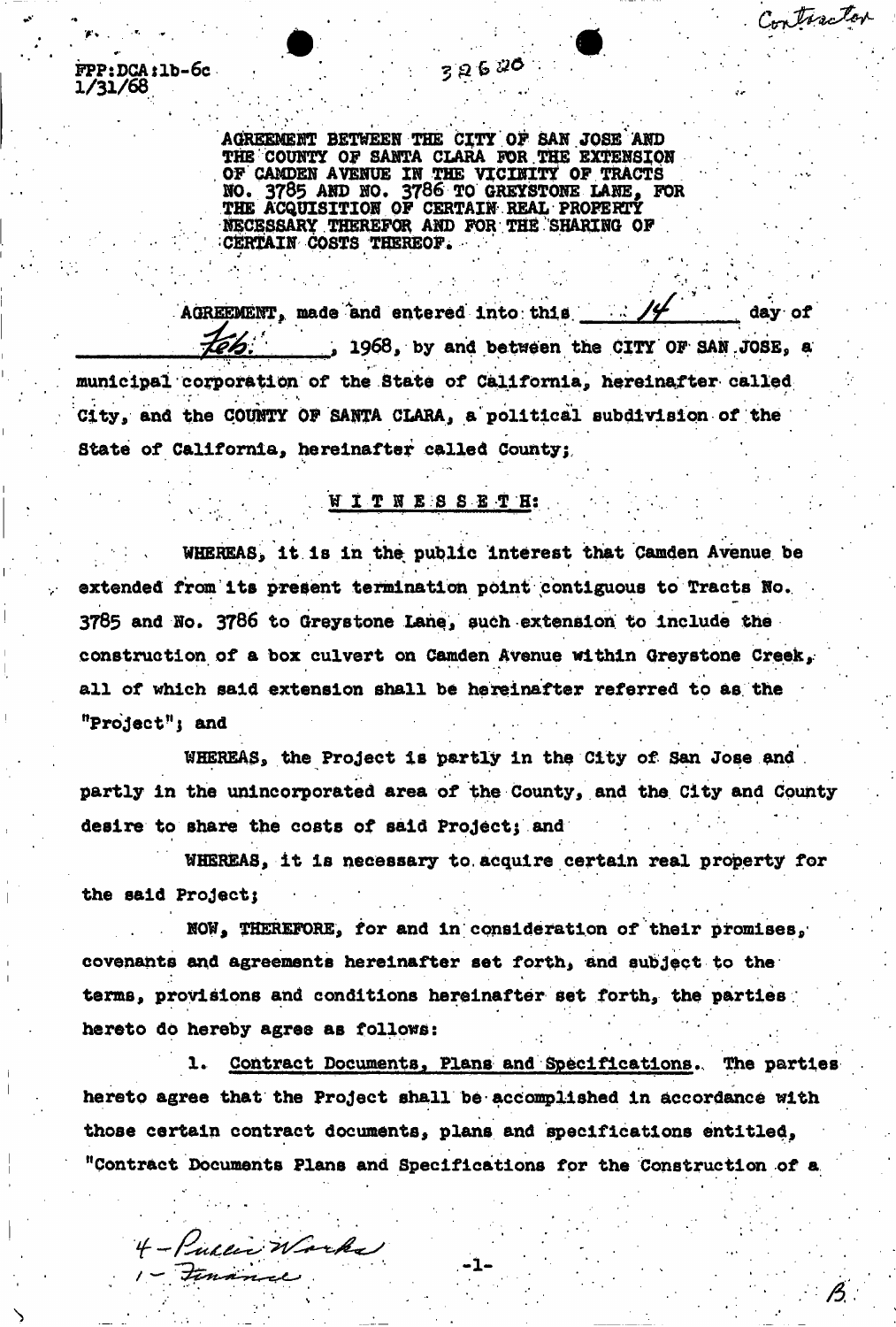# 1/31/68

Box Culvert Greystone Creek at *Camden* Avenue", approved by City by Resolution No. 32589•

2. .Acquisition of Real Property. County agrees to acquire, at its own cost and expense, as soon as is reasonably possible, the real property required for the Project lying in the unincorporated area of the County, which said real property is shown bordered in blue on the plat attached hereto, marked Exhibit "A", made a part hereof and incorporated herein by reference as though set forth at length herein. City agrees to acquire as soon is reasonably possible, at its own cost and expense, the real property required for said Project lying in the City of San Jose, which real property is shown bordered in red on the said plat attached hereto and marked Exhibit "A".

3. Award of Contract. After the real property required for said Project has been acquired, City shall advertise for bids for construction of said Project in accordance with said contract documents, plans and specifications, award a contract therefor and supervise the construction thereof to completion.

For the purposes of Paragraphs 2 and 3 hereof, real propertyshall be deemed to be acquired when a.deed conveying such real property  $\bullet$  . For interesting the set of the set of the set of the set of the set of the set of the set of the set of the set of the set of the set of the set of the set of the set of the set of the set of the set of the set of to County or City, as the case may be, has been recorded or when County or City, as the case may be, is legally entitled to enter upon; such real property pursuant to an order of immediate possession.

4. Insurance. City shall require any contractor awarded a contract for any portion of the Project to secure and maintain in full force and effect at all times during the construction of the Project and until said Project is accepted by City public liability and property damage insurance in forms and limits of liability satisfactory and acceptable td both City and County, Insuring the City and County and their respective officers and employees from and against any claim, loss, liability, cost or expense arising out of or in any way connected with the construction of the Project. Limits of liability shall be in the following minimum amounts: bodily injury (including death), \$100,000.00

-2-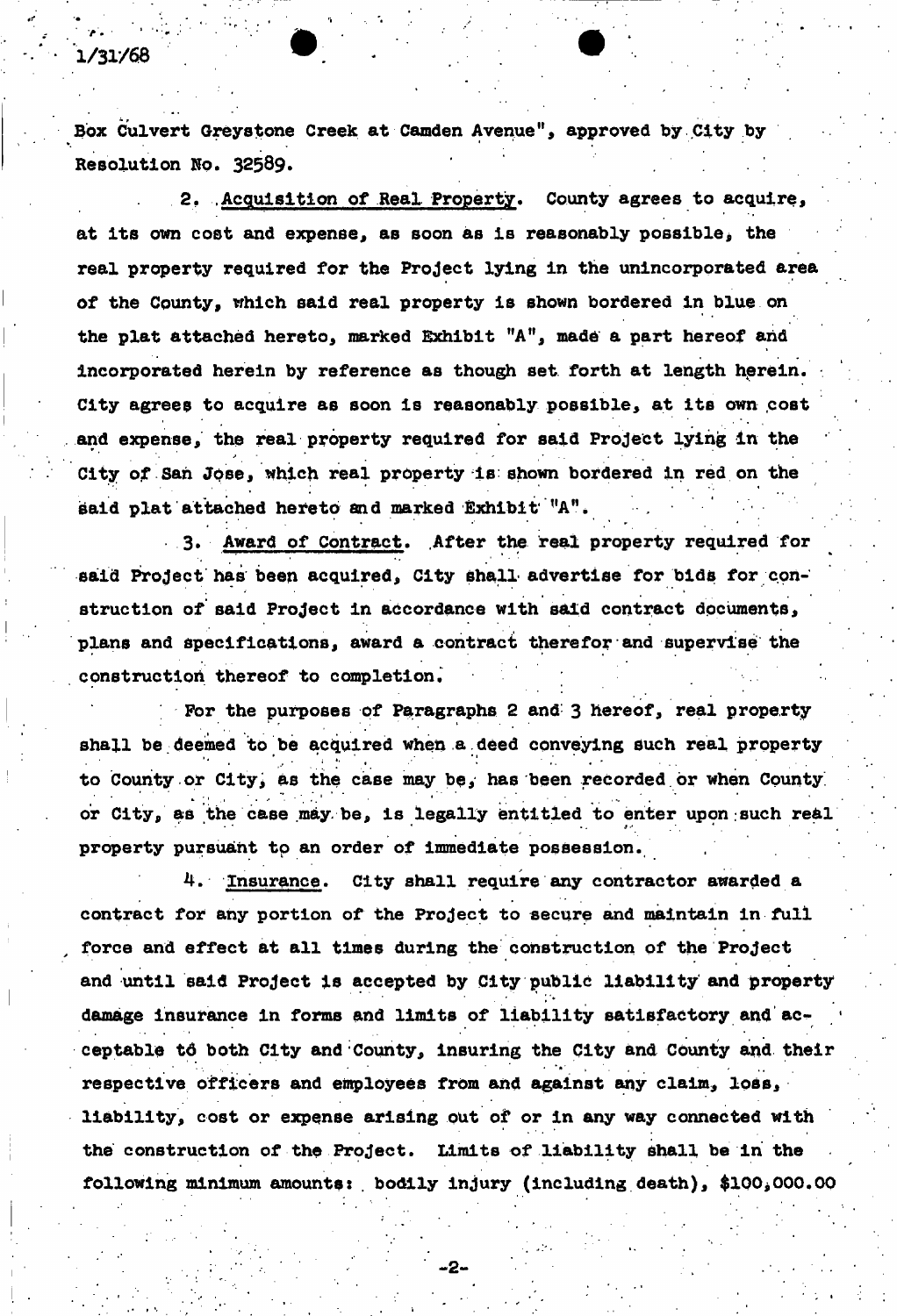per person, \$300,000.00 per occurrence; property damage, \$50,000.00 each occurrence, with \$200,000.00 aggregate limits.

• i 1990 – i 1990 – i 1990 – i 1990 – i 1990 – i 1990 – i 1990 – i 1990 – i 1990 – i 1990 – i 1990 – i 1990 – i

Said policy shall contain a provision that the insurance afforded thereby to City and County and their respective officers and employees shall be primary insurance to the full limits of liability of the policy and that if the City or County, or their respective officers and employees have other Insurance against a loss covered by such policy that other insurance shall be excess insurance only.

Sharing of Costs. County agrees to pay for the cost of the construction, pursuant to the said contract documents, plans and specifications, of all improvements for the Project to be constructed within the real property located in the unincorporated area of the County of Santa Clara the sum of One Thousand five Hundred Dollars (\$1,500.00).

6. Construction Costs. As used in this agreement, "construction costs" shall mean the total of all City's costs and expenses of engineering, preparing plans, specifications and contract documents, publication, advertising and printing, inspection and supervision relating to the Project, and the final cost of the construction contract or contracts awarded by City (including the cost of any extra work or materials provided for and authorized in accordance with the provisions of the contract documents).

Prepayment. After the bids for the construction of said Project have been opened and before the award of the contract for the construction of said Project, County shall pay to City the sum of One Thousand Five Hundred Dollars (\$1,500.00).

WITNESS THE EXECUTION HEREOF the day and year first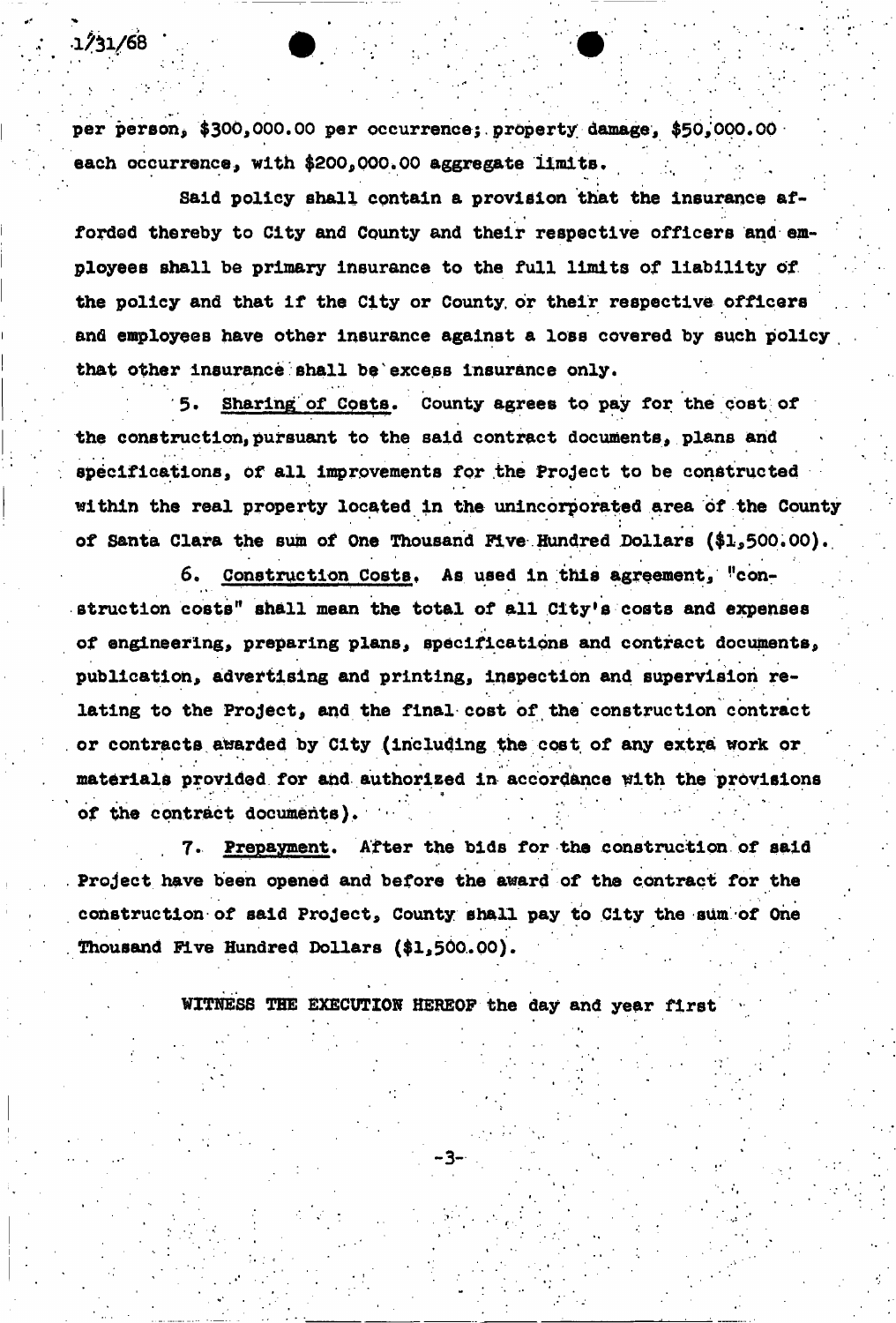hereinabove Bet forth.

**APPROVED AS TO FORM;** 

Deputy" City Attorney  $\mathbf{r}_\mathrm{c}$ 

**ATTEST:** 

FRAMCIS L. ABREINER 'Lile N M. **Dopus** Clerk CIty

CITY OF SAN JOSET og municipal corporation By Mayor  $2.208$ MANN And  $\prime$ كمصملا

**Llrffian, Board or Supervisors** 

"City"

Ipr 8 *\m*i

"County"

COUNTY OF SANTA CLARA

By Chairman,

**ATTEST:** 

**Clerk of the Board or supervisors** 

**Donald ML Rains Assistant Clerk Board of Supervisor0** 

**APPROVED AS TO FORM:** 

County Counsel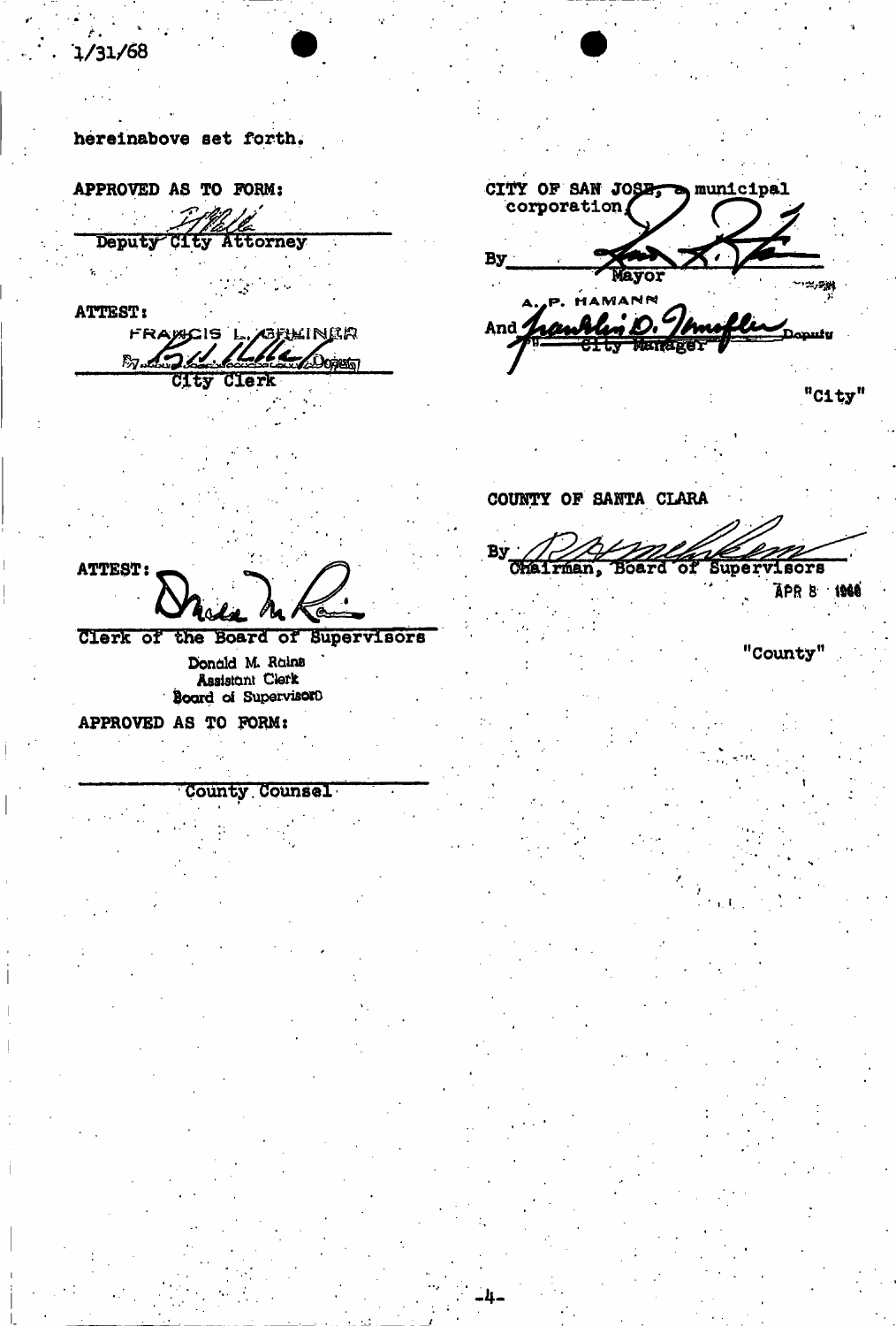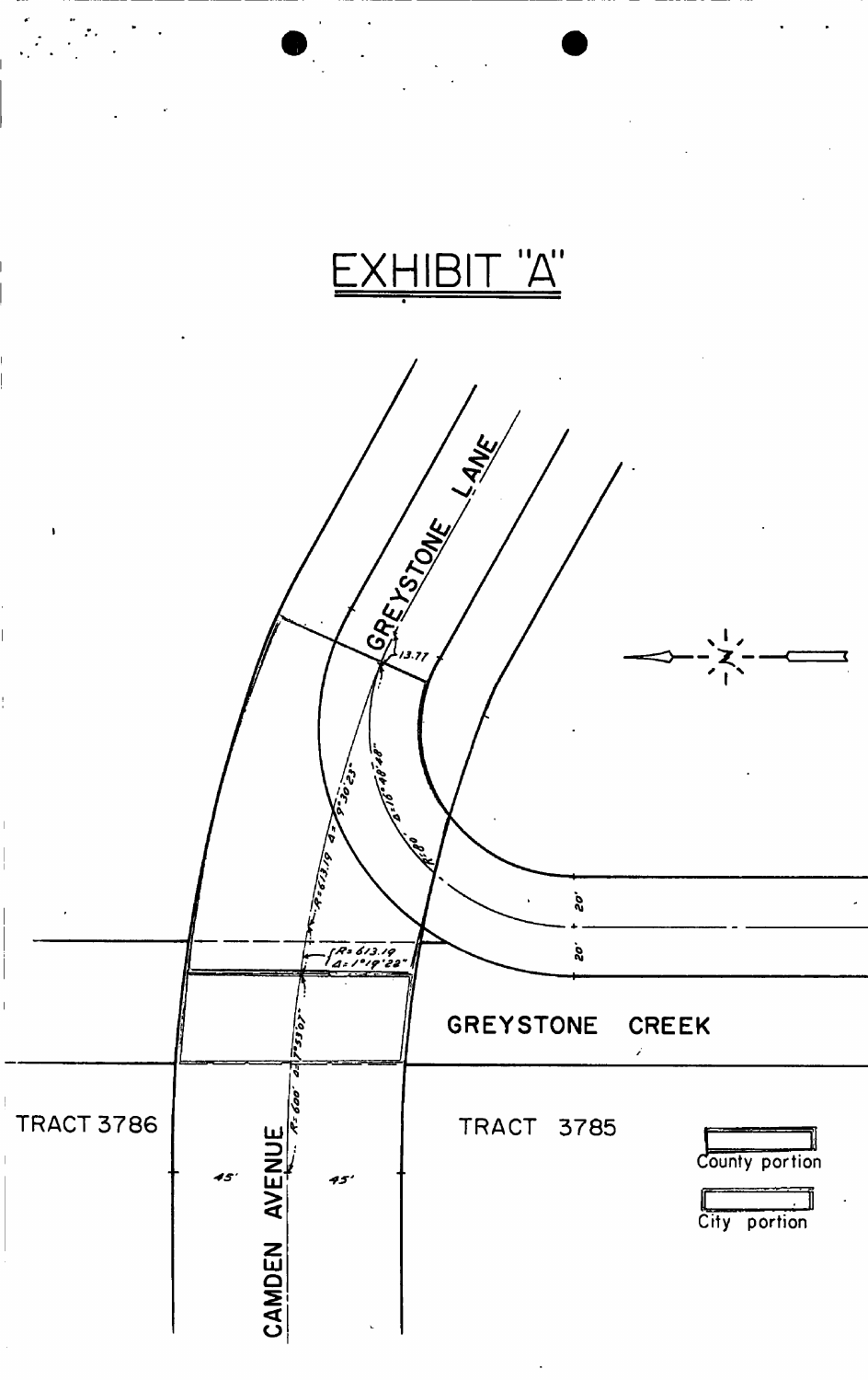FPP:DCA:lb-B **2/5/68** 

## RESOLUTION NO. 32620

RESOLUTION OP THE COUNCIL OF THE CITY OF SAN JOSE AUTHORIZING THE MAYOR AND CITY MANAGER TO EXECUTE AN AGREEMENT WITH THE COUNTY OF SANTA CLARA FOR THE EXTENSION OF CAMDEN AVE-NUE IN THE VICINITY OF TRACTS NO. 3785 AND NO. 3786 TO GREYSTONE LANE, FOR THE ACQUISI-TION OF CERTAIN REAL PROPERTY NECESSARY THEREFOR AND FOR THE SHARING OF CERTAIN COSTS THEREOF; AND AUTHORIZING THE DIRECTOR OF PUBLIC WORKS TO EXPEND, PURSUANT TO SAID AGREEMENT, MONEYS PROPERLY APPROPRIATED THEREFOR FROM THE 1964 GAS TAX CONSTRUCTION FUND.

BE IT RESOLVED BY THE COUNCIL OF THE CITY OF SAN JOSE:

SECTION 1. The Mayor and City Manager are hereby authorized and directed to execute, on behalf of the City of San Jose, that certain agreement between the.City of San Jose, a municipal corporation of the State of California (hereinafter called City), and the County of Santa Clara, a political subdivision of the State of California (hereinafter called County), namely, "Agreement Between the City of San Jose and the County of Santa Clara for the Extension of Camden » *s*  Avenue in the Vicinity of Tracts No. 3785 and No. 3786 to Greystone Lane, for the Acquisition of Certain Real Property Necessary Therefor and for the Sharing of Certain Costs Thereof", form 'dated 1**/31/68,** a copy of which said agreement is on file in the office of the City Clerk and to which reference is hereby made for full particulars respecting its terms and provisions.

Said agreement provides that the extension of Camden Avenue from its present termination point contiguous to Tracts No. 3785 and No. 3786 to Greystone Lane, such extension including the construction of a box culvert on Camden Avenue within Greystone Creek (all of which said extension shall be hereinafter referred to as the "Project") be accomplished in accordance with those certain contract documents, plans and specifications as set forth in Paragraph 1 of said agreement; that County agrees to acquire, at its own cost and expense, the real property

 $-1 -$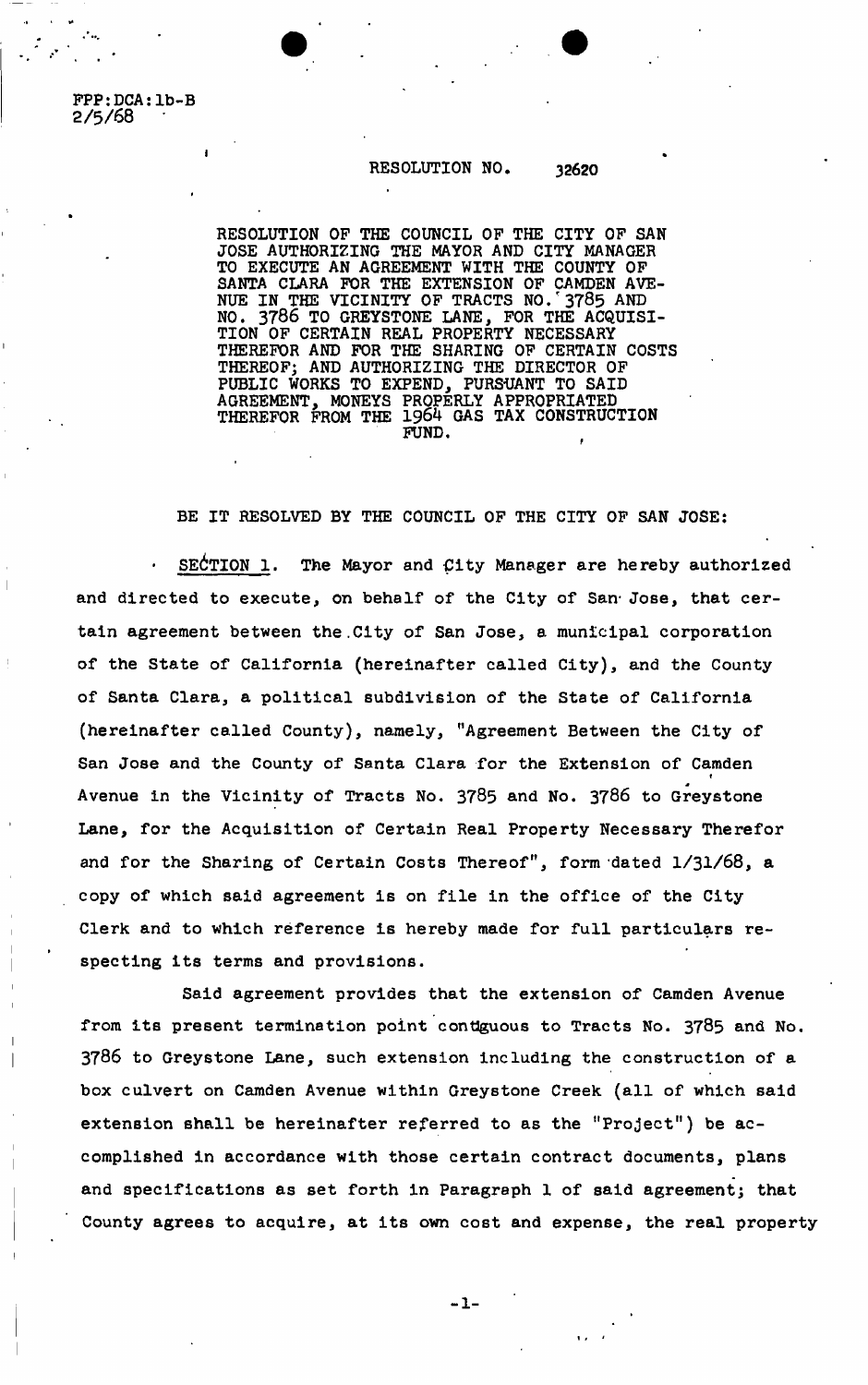required .for the Project lying in the unincorporated area of the County and shown bordered in blue on the plat attached to said agreement and marked Exhibit "A"; that City agrees to acquire, at its own cost and expense, the real property required for said Project lying in the City of San Jose and shown bordered in red on said Exhibit "A" attached to said agreement; that after the real property required for said Project has been acquired, City shall advertise for bids for construction of said Project, award a contract therefor and supervise the construction thereof to completion, as provided for in Paragraph 3 of said agreement; that City shall require any contractor awarded a contract for any portion of the Project to secure and maintain in full force and effect public liability and property damage insurance as provided for in Paragraph 4 of said agreement.

the cost of construction as provided for in Paragraph 5 of said agreement the sum of \$1,500.00, and that after the bids for the construction of said Project have been opened and before award of the contract for the construction of said Project, County shall pay to City the sum of \$1,500.00. Said agreement further provides that County agrees to pay for

to carry out the terms and provisions of said agreement on behalf of the City of San Jose and to expend such sums of money as are necessary to discharge City's obligations under said agreement from moneys properly appropriated therefor from the 1964 Gas Tax Construction Fund. SECTION 2. The Director of Public Works is hereby authorized

ADOPTED this 5th by the following vote: day of February **, 1968,** 

AYES: Councilmen - Colla, Miller, Mineta, Shaffer, Solari and James. NOES: Councilmen - None ABSENT: Councilmen - Welch. ATTEST: Mayor Assaul Ronald R. James, Francis L. Greiner<br>City Clerk The foregoing instrument is a **correct copy of the original the in this office. Attest:** March 121968 FRANCIS L. GREINER  $-2-$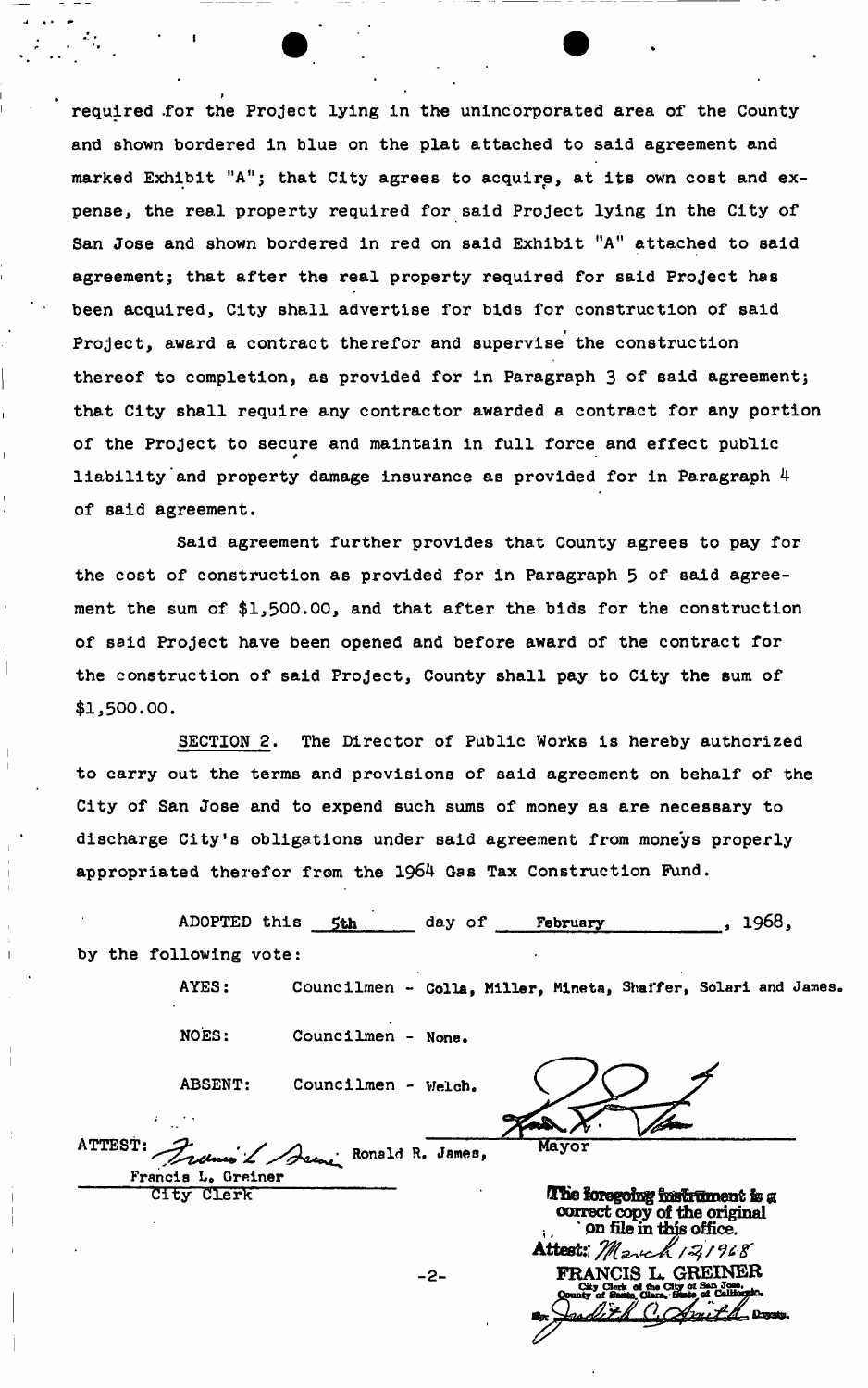| <b>WHITE</b>                              | — Controller       |                      |
|-------------------------------------------|--------------------|----------------------|
| <b>CANARY</b><br><b>PINK</b>              | - County Executive | - Central Service or |
| GOLD. ROD-County Engineer<br><b>GREEN</b> | — File             |                      |

|--|--|

# **BOARD OF SUPERVISORS** SANTA CLARA COUNTY

 $\mathcal{A}$ 

April 8, 1968 DATE...

The following contract was awarded or change order was approved by the Board of Supervisors at a meeting held:

|  | <b>April</b> 8                                                 |  |                                                                                                                     |
|--|----------------------------------------------------------------|--|---------------------------------------------------------------------------------------------------------------------|
|  | Project to be chargedCity of San Jose Agreement - Extension of |  |                                                                                                                     |
|  | Candon Avo to Greystone Lane, & Charing of Costs               |  | .<br>The month of the started and the started in the section of the start of the start of the start of the start of |
|  | For the amount of \$.000 Agreement.                            |  |                                                                                                                     |
|  |                                                                |  |                                                                                                                     |
|  |                                                                |  |                                                                                                                     |
|  |                                                                |  |                                                                                                                     |

**JEAN PULLAN** Clerk of the Board

 $C5$ 

i,

 $\bullet$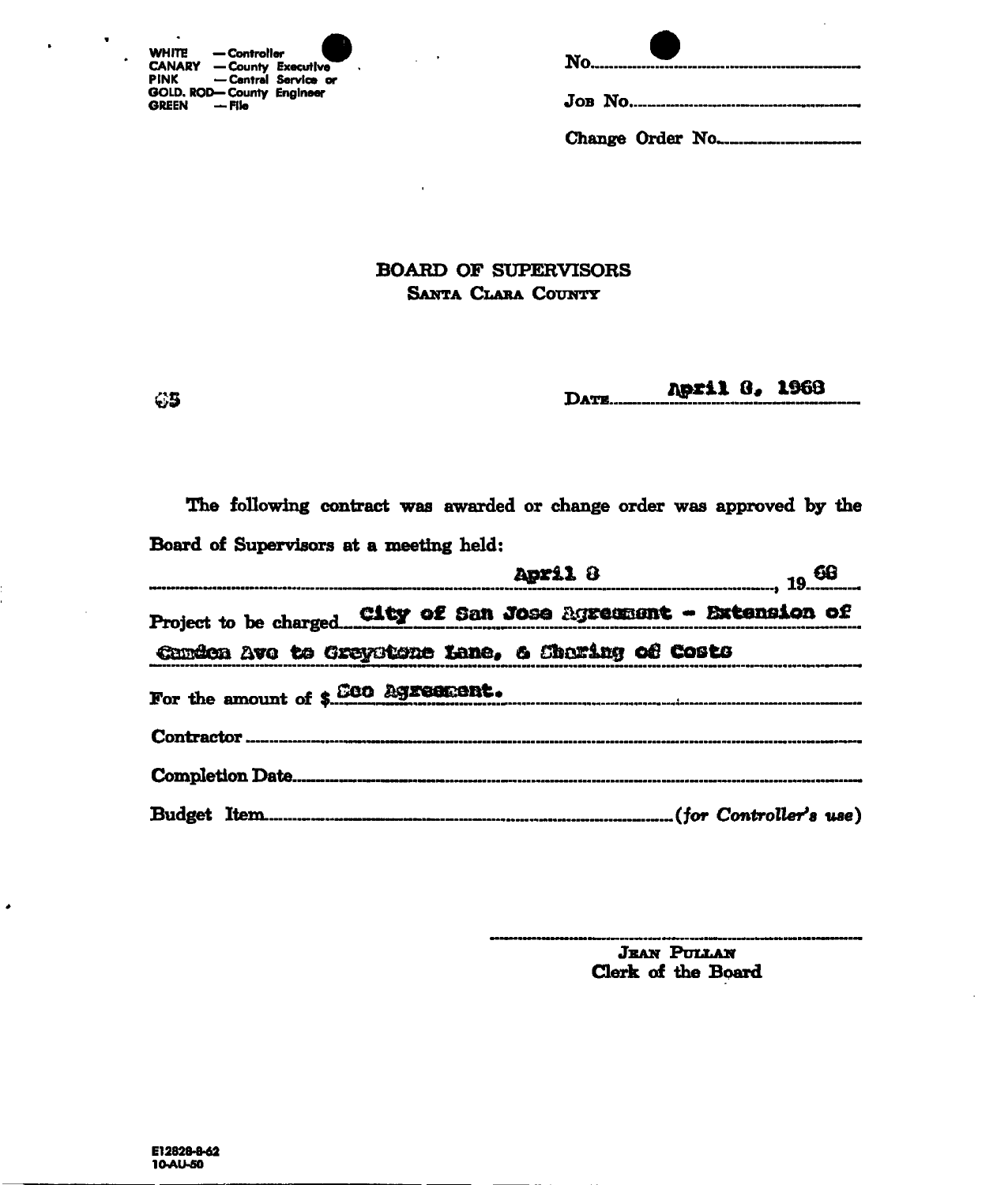**April 9, 1968** 

Mr. Francis L. Greiner, Clerk **City of San Jose First and Mission Streets**  San Jose. California

**Attentions Mrs. J. Smith Room 408** 

 $25 - 1$ 

**Subjects Agreement with City of San Jose For Extension of Camden Avenue Vicinity of Tracts 3785 and 3786 to Greystone Lane, & Sharing of costs (Acquisition of certain Real Property) Dear Mr. Greiners** 

**Enclosed you will find a fully executed copy of subject agreement between the county of Santa Clara and the party (ies) named above. The Board of Supervisors at its regularly scheduled meeting on**  April 8, 1968 approved this agree**ment on behalf of the County.** 

**The enclosed copy is for your records.** 

**Very truly yours,** 

**JEAN PULLAN, Clerk of the Board of Supervisors** 

**By** 

**Deputy Clerk** 

**JPs End .** 

 $\overline{1}$ 

 $\|$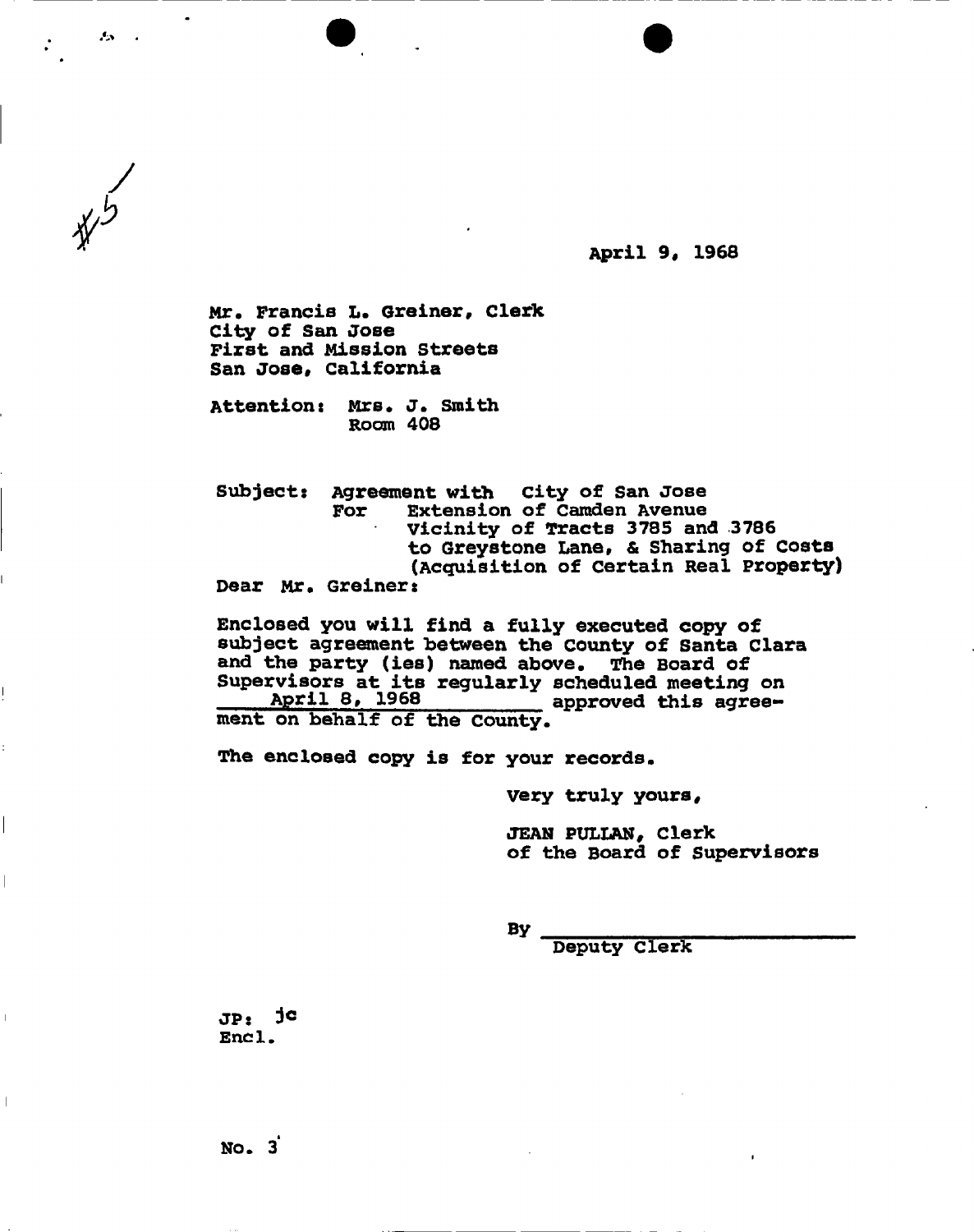

# **CIT Y OF SA N JOSE CALIFORNIA.**

TELIPHONE 292-3 141

CITY CLERK

Harch 12, 1968

**HALL** 

٠Ţ " *\* 

County of Santa Clara **70** W. Hedding San Jose, California

Attention: Jean Pullan Clerk of the Board of Supervisors

AGREEMENT FOR THE EXTENSION OF CAMDEM AVENUE IN THE VICINITY OF TRACTS NO. 3785 AND NO, 3786 TO GREYSTONE IANE

Enclosed are the original and two copies of the above captioned agreement with a certified resolution attached to the two copies,

After execution, please return the original to the attention of: Mrs. J. Smith, City Clerk's Office, Room U08, 801 N. 1st Street, San Jose, California 95110.

Sincerely,

wbbard

ROY H. HUBBARD ASSISTANT CITY CLERK

By: Mrs. J. Smith **Deputy** 

Enc. 3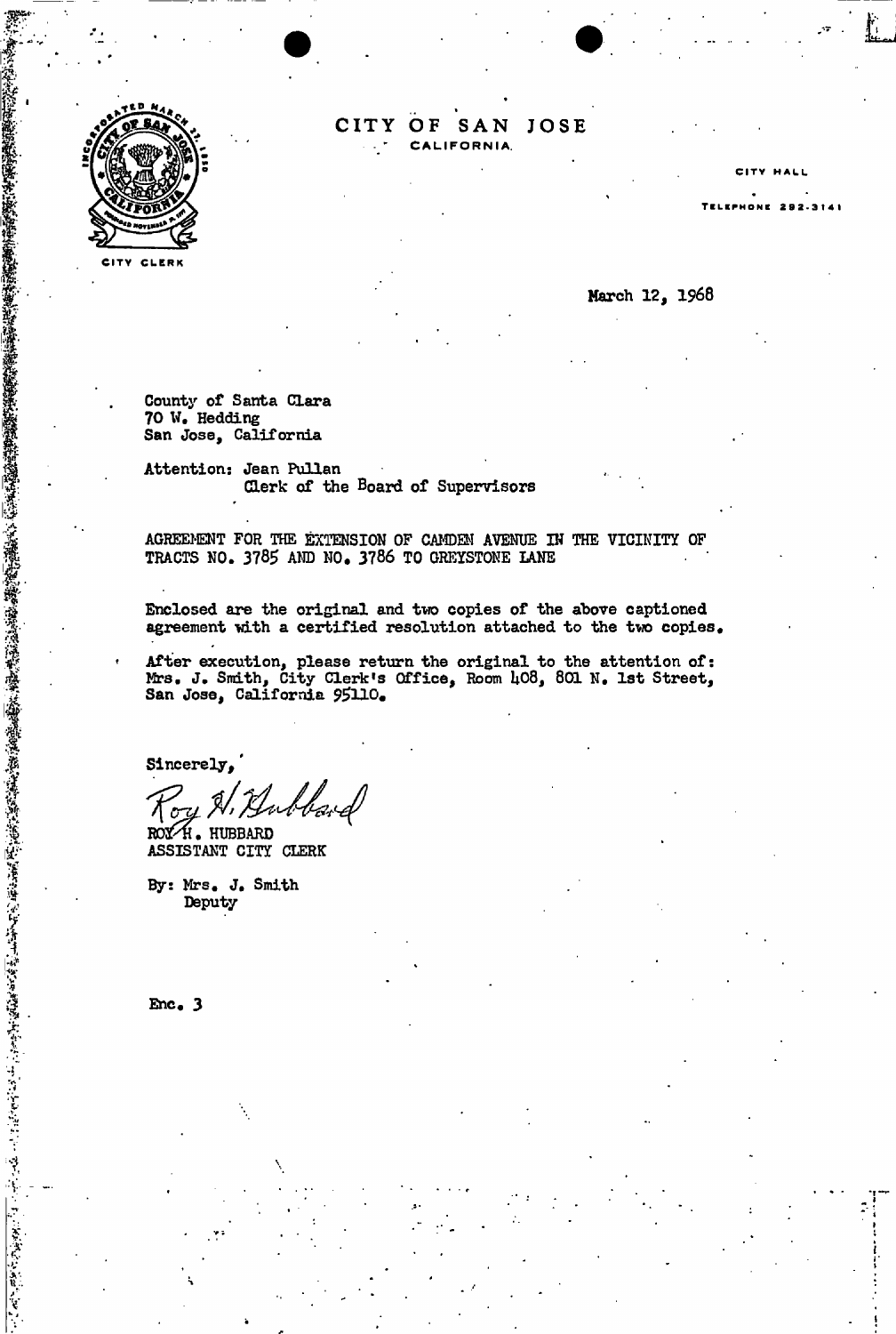memorandum **a** *Pending* 

|       | l TO                                    | <b>FROM.</b> |                                 |                       |  |  |
|-------|-----------------------------------------|--------------|---------------------------------|-----------------------|--|--|
|       | <b>Public Works Department</b>          |              | Jean Pullan, Clerk of the Board |                       |  |  |
| cour. | <b>i</b> SUBJECT                        |              | <b>DATE</b>                     |                       |  |  |
|       | AGREEMENT WITH CITY OF SAN JOSE FOR THE |              |                                 | <b>March 14, 1968</b> |  |  |

**EXTENSION OF CAMDEN AVENUE IN THE VICINITY OF TRACTS 3785 AND 3786 TO GREYSTONE LANE** 

The attached Agreement has been received from the City of San Jose. **Please review and submit to the Board of Supervisors with your**  recommendation.

**JPskb Attachments (3)** 

26 REV. 10-64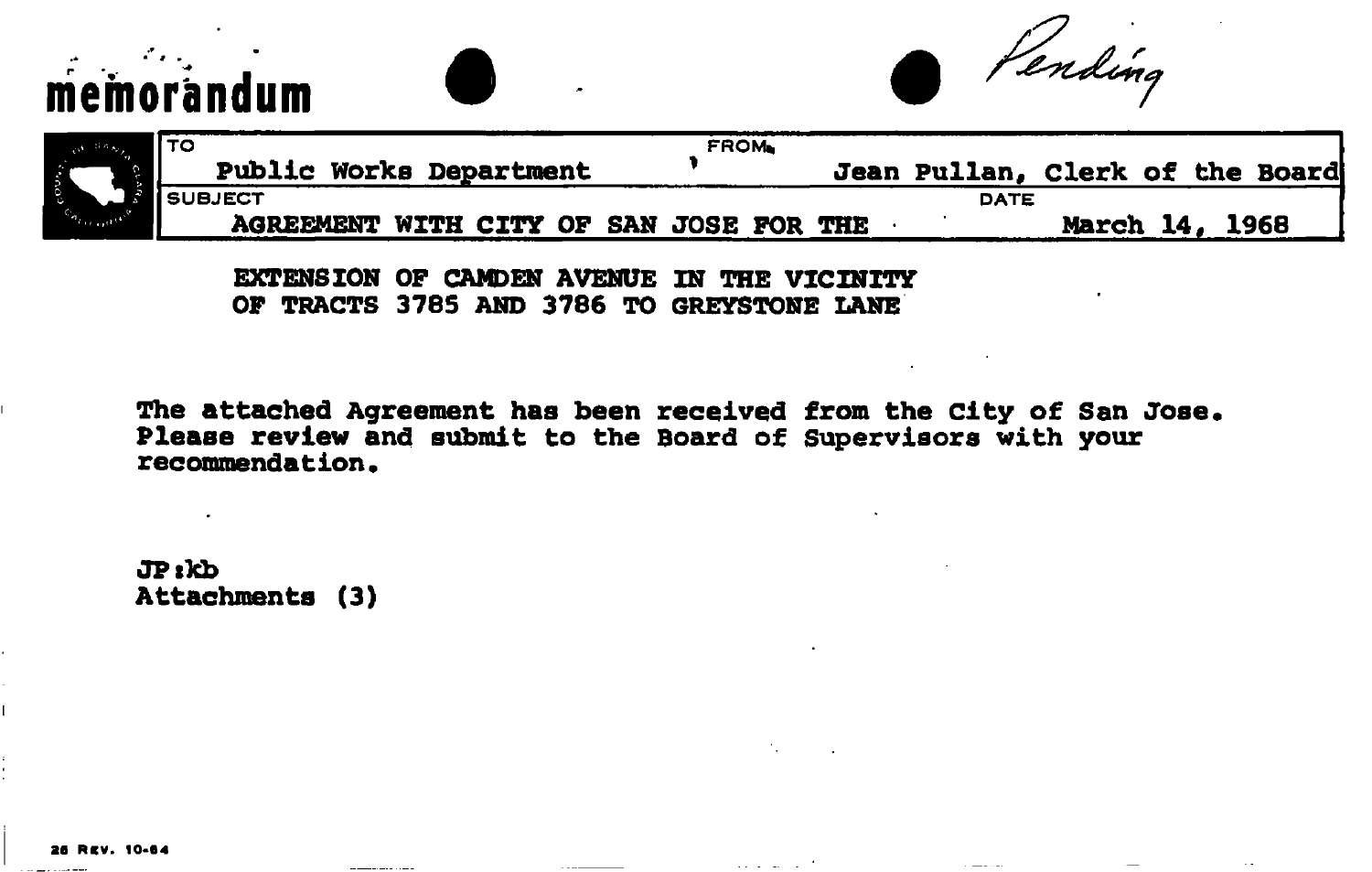| county | S.D.<br>of santa clara                                                                                                                            |
|--------|---------------------------------------------------------------------------------------------------------------------------------------------------|
|        | TRANSMITTAL MEMORANDUM<br>공<br>궁<br>March 29, 1968<br>DATE:                                                                                       |
| FOR:   | April 8<br>1968<br>BOARD OF SUPERVISORS AGENDA OF                                                                                                 |
| FROM:  | STEFFANI, DESIGN, PUBLIC WORKS                                                                                                                    |
|        | AGREEMENT BETWEEN THE COUNTY OF SANTA CLARA AND THE CITY<br>SAN JOSE PROVIDING FOR THE EXTENSION OF CAMDEN AVENUE<br>OF.<br>GREYSTONE LANE<br>TO. |

## DESCRIPTION:

The agreement provides for payment by the County for the County\*s share of the cost of constructing a box culvert in Greys tone Creek so that Camden Avenue can be extended to Greys tone. Lane. Camden Avenue will be a signalized intersection at Almaden Expressway, whereas Greystone Lane will not have access to the expressway when it is completed to that point. County's share of construction cost is \$1,500.00.

Approval is recommended.

After execution, please return the original to:

Mrs. J. Smith City Clerk's Office City of San Jose 801 North First Street Room 408 San Jose, California 95110

|               | <b>AGENDA DATA</b>  |                                    |  |
|---------------|---------------------|------------------------------------|--|
| <b>DATE :</b> |                     |                                    |  |
| ITEM NO:      |                     |                                    |  |
|               | <b>BOARD ACTION</b> |                                    |  |
|               | APR 8               | $\boldsymbol{\mathscr{S}}$<br>1968 |  |

ECS:LM:vlh

attachments

|     | <b>APPROVED:</b> | $\lambda$ aura                 |
|-----|------------------|--------------------------------|
| ,,, |                  | JAMES T. POTT, COUNTY ENGINEER |